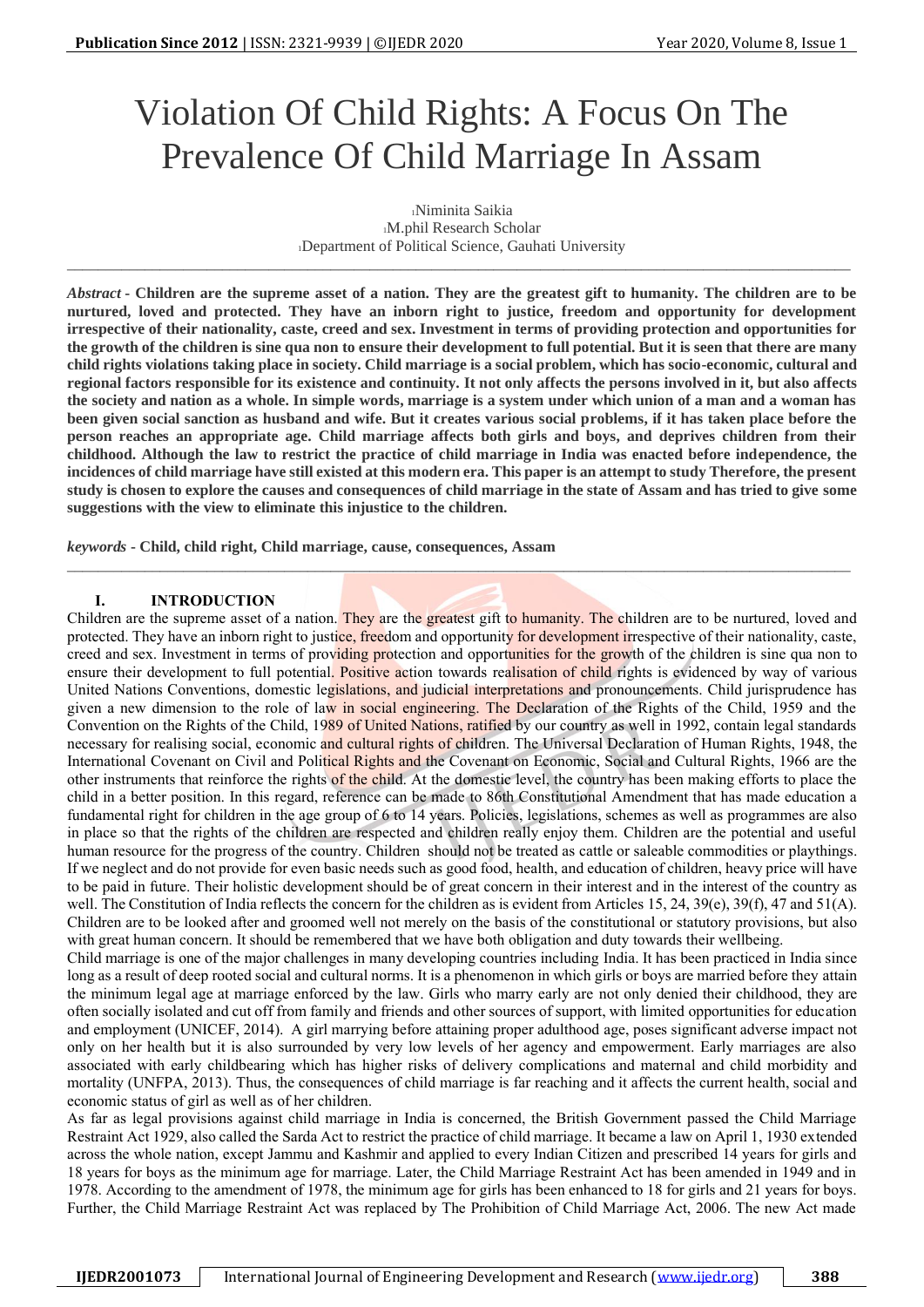several new provisions to prohibit child marriages, but the minimum age of marriage remained unchanged (Srinivasan, 2017; Bhagat 2016).

Child marriage still remains a common phenomenon in India and other parts of the world, despite endeavours on the part of the Governments and civil society. It is a violation of child rights because marriage at an inappropriate age, before children are physically, mentally and emotionally developed for it, robs the children of their normal childhood and deprives them of their basic human rights, which they rightfully deserve and are entitled to. It also compels them to take on the responsibilities meant to be taken by adults, may be even leading a child to bear a child and take care of it and the family.

## **II. OBJECTIVES:**

The present study has been done with the following two main objectives-

- 1. To find out the causes of child marriage in Assam.
- 2. 2. To examine the impact of child marriage on women in Assam.
- 3. To understand prevalence of the of child marriage in Assam.

## **III. METHODOLGY:**

This study is descriptive in nature and the paper is entirely based on secondary sources of data which include articles, books, newpapers and internet websites.

## **IV. CHILD MARRIAGE IN ASSAM:**

Census 2001 data shows that among all the districts of Assam the percentage of married person in the age group of 15-19 is more than the age group of 0-19 years. It may be due to the fact that in 15-19 age group most of the children and especially girl child leave the school because of attaining puberty and or getting married. The data also shows that Dhubri District has the highest percentage of child marriage followed by Goalpara, Bongaigaon and Barpeta districts in lower Assam, Tinsukia in upper Assam, and Morigaon and Kamrup districts in central Assam. The Percentage of child marriage is lowest in NC Hills district, followed by Cachar, Hailakandi and Karimganj districts in southern Assam. The data also shows that the Bongaigaon district has the second largest married person at the age group of 0-19, next only to Dhubri. It also revealed that Nagaon district has the highest number of married persons in the age groups 10-19 years and 0-19 years; while in the age group below 10 years highest number of marriages was in Dhubri District.<sup>1</sup>

#### • **Causes of child marriages in Assam:**

The practice of child marriage seems to be guided by variety of socio-cultural, religious and economic factors. There are several reasons for child marriage. Persistent poverty and gender inequality seems to be the most dominant and overarching reason in Assam. Specific reasons of child marriage include poverty, lack of education and job opportunities and the force of custom and tradition. Poor families marry their daughter at an early age which means less person to feed, clothe and educate. Coupled with prevalence of dowry remains an underlying cause of child marriage and it is seem that the burden of dowry increases with increase in the age of the daughter. Gender inequality in attainment of education for daughters as compared to son is another important factor which are enforced by many other reasons including lack of access to nearby schools and safety and security concerns of daughters and women in general, therefore parents like to marry their daughters at an early age due to protecting the girls sexuality. Most often due to traditional and religious believes, girls are married off at an early ages to prevent her from becoming sexually active before marriage (Anju, 2010; ICRW, 2011)

Lower level of education and illiteracy gives birth to child marriage. Uneducated people do not give importance to the education of child basically girl child. The illiterate people think that marriage of a girl is of utmost importance in life.

Poverty increases risk for child marriage. Child marriage is concentrated in the poorest families. A girl from the poorest household is more than one times as likely to marry before age 18 year of age. Poverty leads to a higher prevalence of child marriage because poor families feel they have fewer resources and incentives to invest in alternative options for girls. Many families say they marry their daughters early because girls are an economic burden that can be relieved through marriage.

Poverty and a lack of access to quality education are major causes of child marriage. For girls working in tea gardens, employment at the tea garden is more accessible than a quality education. Education and the accompanying fees for supplies can be costly for poor families. Therefore, families pressure girls to drop out and work at the tea garden so that they can contribute to household earnings. Girls that drop out of school often elope once they begin working. Girls from minority-dominated districts, in which families traditionally arrange their marriage, may face additional social pressure to marry early. Poorer families from tea gardens report regarding dowry and child marriage, that the dowry price of an older girl is higher than that of a younger girl because a younger girl has more strength and life left to work for the husband's family after she is married. Thus, some families fear that they will not be able to afford the dowry price for their daughters if she is too old. Furthermore, families note that it is expensive to continue to feed their daughters and cheaper to marry them off younger. Moreover it is the general cultural practice to marry girls off around 14 to 15 years old and if a family waits too long to marry a girl off, no one may want to marry her.

<sup>1</sup>Khanam, Kashmira. & Laskar. Baharul Islam. Causes and Consequences of Child Marriage – A Study of Milannagar Shantipur

Village in Goalpara District*. International Journal of Interdisciplinary Research in Science Society and Culture(IJIRSSC), 1(2),* 2455-2909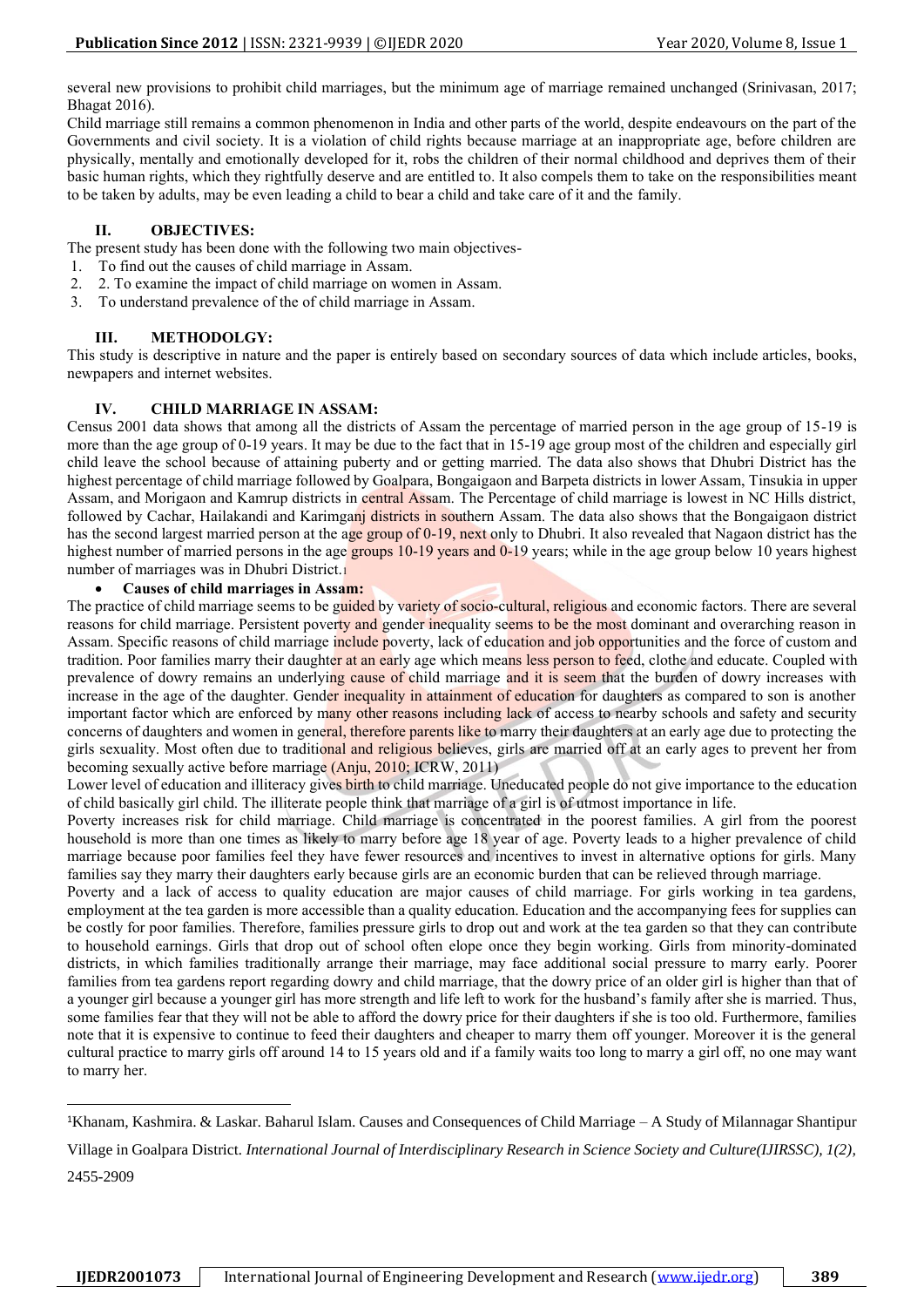Another cause is big family size. The poor and uneducated people are not concerned about the problem of population explosion and they do not bother having many children (more than two children) and so give birth to many children without any family planning. Moreover they do not have much knowledge about contraceptives also and the uneducated ones think that children are the gift of God and so should not be aborted. Hence, for having many children ultimately they cannot take economic load of many children and cannot afford for their education and so get their daughters married at an early age basically after puberty. Many people, basically poor and illiterate, are unaware about the age of marriage when they got married and are also unaware about the punishment.

#### • **Consequences of Child Marriage** –

Child marriage is not only a human rights violation but also is a barrier to development. Consequences of child marriage are discussed below:

There is a strong association between child marriage and early childbirth. More than 50 percent of women give birth before 20. Women who bear children at a young suffer serious health consequences. Young mothers experience higher rates of maternal mortality and higher risk of obstructed labor and pregnancy-induced hypertension because their bodies are unprepared for childbirth. "Child marriage leads to early sexual activity and this leads to early child bearing. Girls younger than 15 are five times more likely to die in childbirth than women in their 20s, and pregnancy is the leading cause of death worldwide for women ages 15 to 19. Adolescent childbirth is dangerous for the infant as well as the mother. The underdeveloped bodies of girls can lead to complications during childbirth and the death of the child. Infants born to adolescent mothers are much more likely to die than those born to women in their 20s. Malnourishment, anaemia and underweight are common among the tea tribe community in Assam.

Infant Health - The children of teen mothers experience serious health consequences as well. Most of infants of young mothers die during delivery time. There are many infants have low birth weight, premature birth and infant mortality than those born to older mothers.

Education - Child marriage is associated with lower education and economic status of girls. Child brides are less able than older or unmarried girls to access schooling and income generating opportunities or to benefit from education or economic development programs. Girls already in school are often forced to terminate their education when they marry early. Limited mobility, household responsibilities, pregnancy and raising children, and other social restrictions for married girls prevent them from taking advantage of education or work opportunities.

## **V. SUGGESTION & CONCLUSION:**

In order to effectively combat child marriage, the Government of Assam must tackle dropout rates by girls in school, provide better access to education, more vocational training, sensitize communities about the perils of child marriage, mandate accurate and standardized reporting of child marriage, and ensure enforcement of the 2006 PCMA (Prohibition of Child Marriage Act). Unfortunately, many of these government and civil society schemes are still in their nascent stage and much remains to be done to combat child marriage at the local level.

Child marriage is both a human rights violation and a barrier to development. It robs girls of their ability to reach their full potential and makes it harder for families, communities and countries to escape poverty. To thrive in sinking poverty and achieving other development goals—especially improving the lives of women and children—ending child marriage must become a policy priority, both for governments and international donors. Ending child marriage not only will protect girls and ensure a better future for them and their families; it also will ensure stronger and healthier families and communities. For girls to refuse marriage, they have to understand and own their rights, and be able to support their own life plans. A wide range of programmes should invest in girls, their participation and their well-being. Raising awareness in the media about general rights and laws and the impact of child marriage is very important.

As there are some socio-cultural restrictions to contribute the continuation of child marriage, parents and community leaders of such societies are to be educated about negative impacts of child marriage. They should be educated enough to understand that the social belief to keep girls safe, secure and economically protected by early marriage is actually endangers girls" physical and mental health. The problem of child marriage can be restricted by keeping girls in school and educating them to speak up for themselves. Education as a powerful weapon to bring any kind of change in society is the keys to empowerment of girls. An educated girl is more able to stand up and say "No" to child marriage than uneducated one. Moreover, education provides the knowledge and skills to engage in better employment sector which can break the cycle of poverty of the family. It can also prevent child marriages which occur due to the poor economic condition of families.

#### REFERENCES:

- [1] Anju, M. (2010) 'The Causes, Consequences and Solutions to Forced Child Marriage', Submitted to U.S. House of Representatives Human Rights Commission, International Center for Research on Women, Washington, D.C. July 15.
- [2] Bhagat, R. B. (2016) 'The practice of early marriages among females in India: persistence and change', International Institute for Population Sciences, Mumbai, Working Paper No. 10.
- [3] Goli, S. (2016) 'Eliminating Child Marriage in India- Progress and Prospects', Child Rights Focus and Action Aid, New Delhi
- [4] Khanam, Kashmira. & Laskar. Baharul Islam. Causes and Consequences of Child Marriage A Study of Milannagar Shantipur Village in Goalpara District*. International Journal of Interdisciplinary Research in Science Society and Culture(IJIRSSC), 1(2),* 2455-2909
- [5] Sagade, Jaya; 2005; Child Marriage in India : Socio-legal and Human Rights Dimensions; Oxford University Press; New Delhi (2015).